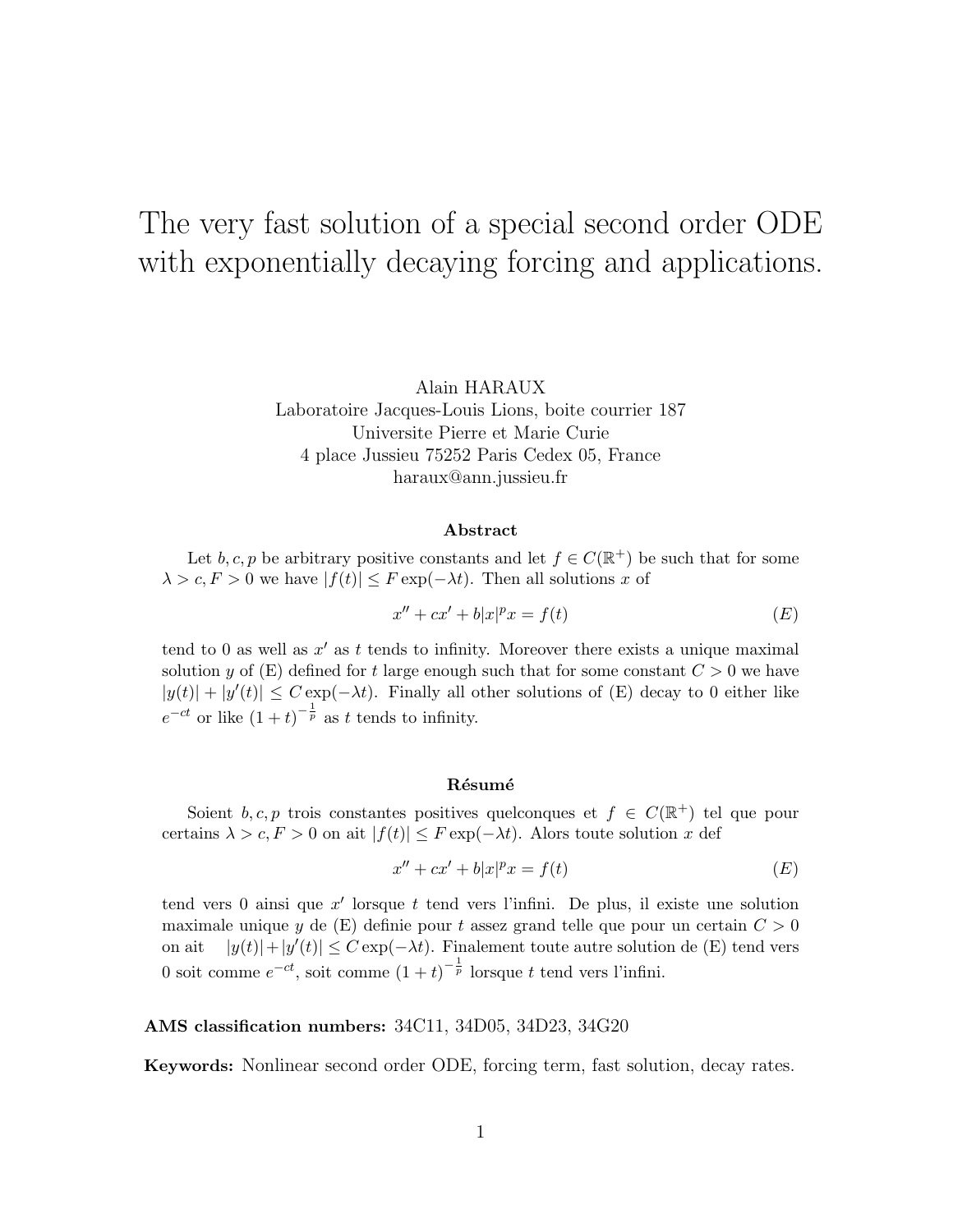### 1 Introduction.

In this paper we consider the solutions on  $\mathbb{R}^+$  of the second order scalar ODE

$$
x'' + cx' + b|x|^p x = f(t)
$$
\n<sup>(1)</sup>

where b, c, p are arbitrary positive constants. By a suitable scaling in t, more precisely by setting

$$
x(t) = \left(\frac{c^2}{b}\right)^{\frac{1}{p}} u(ct)
$$
  

$$
u'' + u' + |u|^p u = h(t)
$$
 (2)

this equation reduces to

with

$$
h(t) = \frac{1}{c^2} \left(\frac{b}{c^2}\right)^{\frac{1}{p}} f\left(\frac{t}{c}\right)
$$

The case  $f = 0$  has been studied for instance in [5]: in this case all solutions are nonoscillatory, tend to 0 at least as  $(1+t)^{-\frac{1}{p}}$  and there are, up to time translation, exactly 2 solutions which decay as  $e^{-ct}$ . In addition if f is bounded, all solutions of (1) are global and bounded on  $\mathbb{R}^+$  and if f tends to 0 at infinity, it is classical to verify that

$$
\lim_{t \to \infty} (|x(t)| + |x'(t)|) = 0
$$

The object of this paper is to investigate what happens for  $(1)$  when f decays at infinity faster than  $e^{-ct}$ . In this case we expect the trivial solution to be replaced by a unique fast decaying solution and it is reasonable to conjecture the existence of 3 rates of decay: the fast rate,  $e^{-ct}$  and  $(1+t)^{-\frac{1}{p}}$ . For results of this type in a more nonlinear situation but without forcing term, cf [7]. The case of a linear restoring force and nonlinear damping

$$
x'' + c|x'|^{q}x' + \omega^{2}x = f(t)
$$

has been studied in [6] as an illustration of the role of rapidly decaying solution to investigate the behavior of general solutions. However this last equation is less difficult since apart from the special solution, the total energy of all other solutions decay at the same rate  $(1+t)^{-\frac{2}{q}}$ . Finally this work has beeen partly motivated by some earlier general studies where a fast decaying forcing term appears, cf. e.g.  $[1, 3, 4, 5, 6, 8, 9, 10]$ .

### 2 Main results.

Theorem 2.1. Assume that f has the following decay property

$$
\exists \lambda > c, \quad \exists F > 0, \quad \forall t \ge 0 \quad |f(t)| \le F \exp(-\lambda t)
$$
 (3)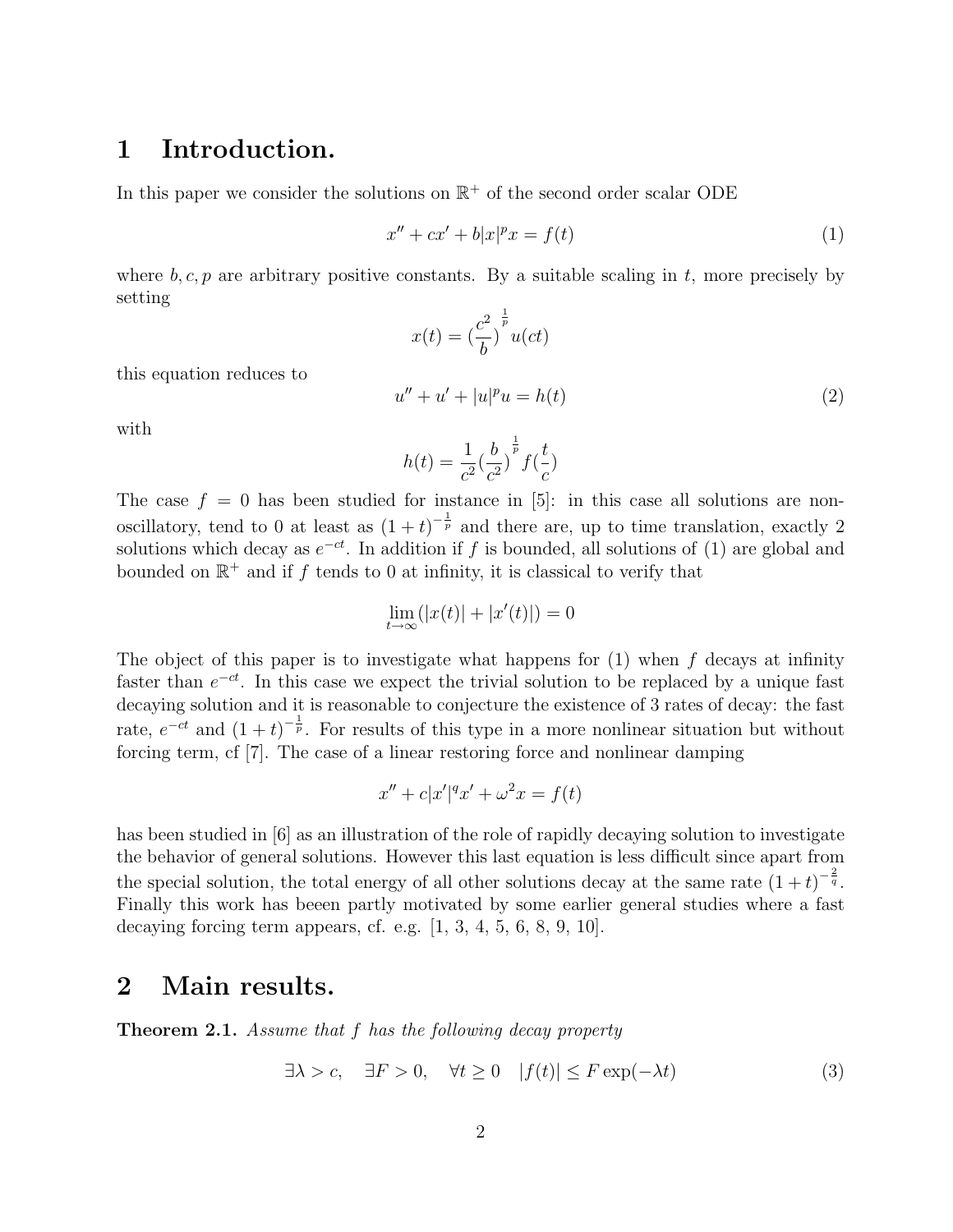Then there exists a unique solution y of (1) such that

i) y satisfies (1) on some interval  $(T_0, +\infty)$  where  $T_0 \in [-\infty, +\infty)$ .

ii) For some constant  $C > 0$  we have

$$
\forall t > T_0, \quad |y(t)| + |y'(t)| \le C \exp(-\lambda t). \tag{4}
$$

iii) y cannot be extended to a solution of (1) on  $(T_1, +\infty)$  when  $T_1 < T_0$ .

**Theorem 2.2.** Under the hypotheses of theorem 2.1, as t tends to infinity any solution x of (1) other than y satisfies either

$$
|x(t)| \sim e^{-ct} \text{ and } |x'(t)| \sim e^{-ct} \tag{5}
$$

or

$$
|x(t)| \sim t^{-\frac{1}{p}} \text{ and } |x'(t)| \sim t^{-\frac{p-1}{p}} \tag{6}
$$

where the sign  $\sim$  written between two positive functions f, g defined on a half line  $J = [a, +\infty)$ means that  $\frac{f}{g}$  and  $\frac{g}{f}$  are both bounded on  $J' = [A, \infty)$  for some  $A \ge a$ .

### 3 Existence of the very fast solution.

This section is devoted to the proof of the first part of Theorem 2.1. We consider the case of equation (2) and we assume

$$
\exists H > 0, \quad \forall t \ge 0 \quad |h(t)| \le H \exp(-\gamma t) \tag{7}
$$

where  $\gamma = \frac{\lambda}{c} > 1$ . First we show that for  $H < H_0$  small enough, there is a solution z of (2) on  $\mathbb{R}^+$  such that

$$
\sup_{t\geq 0}(|z(t)|+|z'(t)|)\exp(\gamma t)<\infty
$$

To this end we rewrite equation (2) in the form

$$
(etu')' = et(h(t) - |u|pu)
$$

which is equivalent to

$$
u'(t) = -e^{-t} \int_{t}^{\infty} e^{s} (h(s) - |u(s)|^{p} u(s)) ds
$$

which means that we look for

$$
z(t) = -\int_t^\infty w(s)ds
$$

where  $w = z'$  solves the integral equation

$$
w(t) = -e^{-t} \int_{t}^{\infty} e^{s} \left[ h(s) + \left| \int_{s}^{\infty} w(r) dr \right|^{p} \int_{s}^{\infty} w(r) dr \right] ds \tag{8}
$$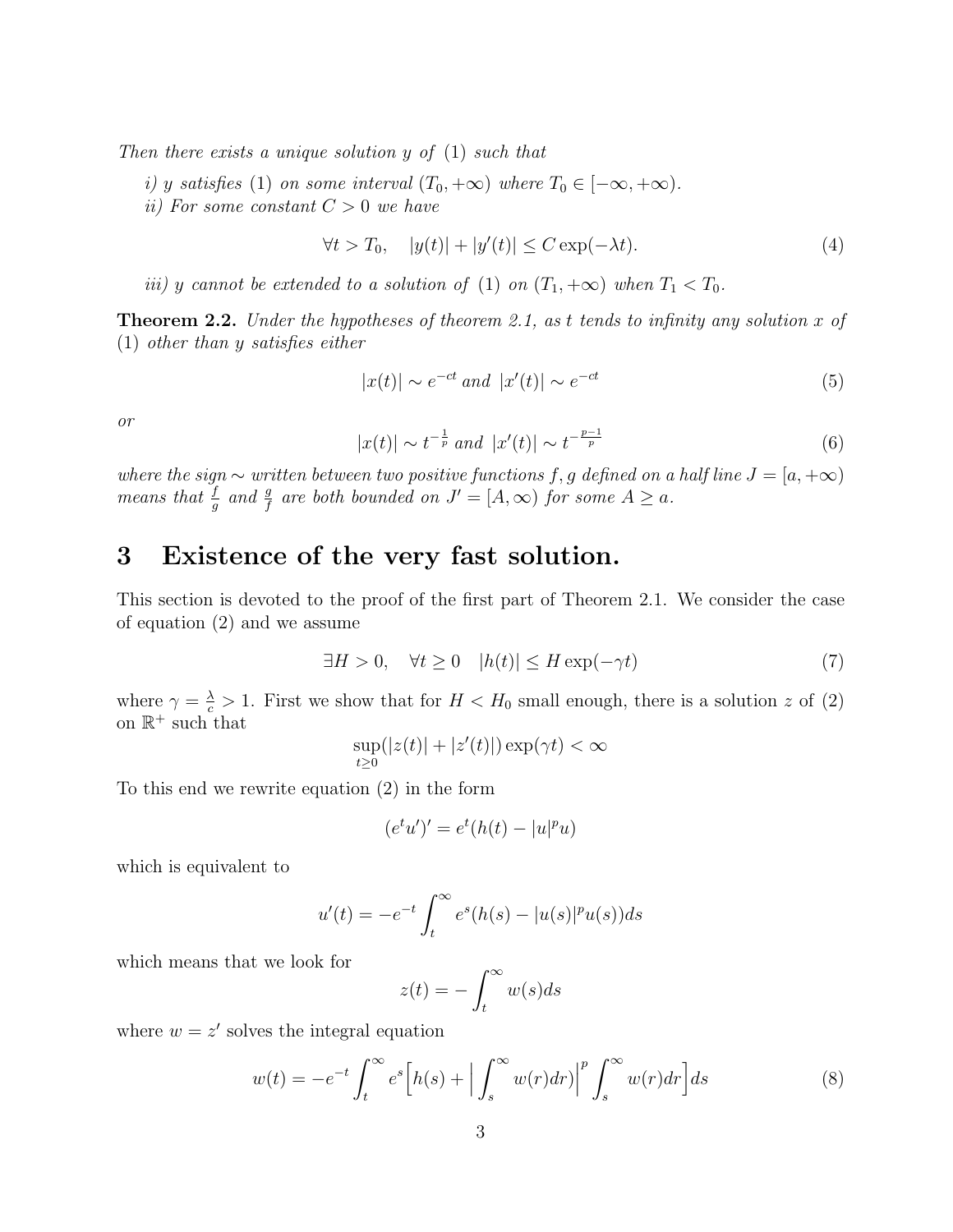We introduce

$$
X = \{ f \in C(\mathbb{R}^+ \quad \sup_{t \ge 0} |f(t)| \exp(\gamma t) < \infty \}
$$

endowed with the norm defined by

$$
\forall f \in X, \quad ||f|| = \sup_{t \ge 0} |f(t)| \exp(\gamma t)
$$

setting

$$
(\mathcal{T}w)(t) = -e^{-t} \int_{t}^{\infty} e^{s} \left[ h(s) + \left| \int_{s}^{\infty} w(r) dr \right|^{p} \int_{s}^{\infty} w(r) dr \right] ds \tag{9}
$$

it is not difficult to check that  $\mathcal{T}(X) \subset X$  with

$$
\forall w \in X, \quad ||\mathcal{T}w|| \le \frac{H}{\gamma - 1} + \frac{||w||^{p+1}}{\gamma^{p+1}[(p+1)\gamma - 1]}
$$

In addition one easily checks

$$
\forall w_1 \in X, \forall w_2 \in X \quad ||\mathcal{T}w_1 - \mathcal{T}w_2|| \le (p+1) \frac{\max\{||w_1||^p, ||w_2||^p\}||w_1 - w_2||}{\gamma^{p+1}[(p+1)\gamma - 1]}
$$

In particular T is a contraction on the ball  $B_r = \{w \in X, ||w|| \leq r\}$  for  $r \leq r_0$  small enough. Choosing now  $r_1$  small enough so that  $j(r) := r - \frac{r^{p+1}}{r^{p+1}}$  $\frac{1}{\gamma^{p+1}[(p+1)\gamma-1]} > 0$  for  $r \leq r_1$  and setting  $r_2 = \min\{r_0, r_1\}$ , it follows easily that for  $H \leq (\gamma - 1)j(r_2) =: \eta$ ,  $\mathcal{T}$  is a contraction from the ball  $B_{r_2}$  into itself. The fixed point of  $\mathcal T$  is our solution. Finally, for any  $H$  given, we can choose  $T$  so large that

$$
\forall t \ge 0 \quad |h(t+T)| \le \eta \exp(-\gamma t)
$$

and applying the result to the translated equation we obtain a solution starting for  $t \geq T$ . The corresponding maximal solution fulfills all the conditions.

#### 4 A non oscillation result.

Theorem 5.2 implies in particular that the solution  $x(t)$  has a constant sign for t large. In this section we prove some preliminary results in this direction. These results rely on the following simple property

**Lemma 4.1.** Let  $J = [t_0, \infty)$  and  $a \in C(J)$  be such that

$$
\sup_{t \in J} a(t) < \frac{1}{4} \tag{10}
$$

Then the solution ρ of

$$
\rho' + \rho + \rho^2 = -a(t) \tag{11}
$$

with  $\rho(t_0) = -\frac{1}{2}$  $\frac{1}{2}$  exists globally on J.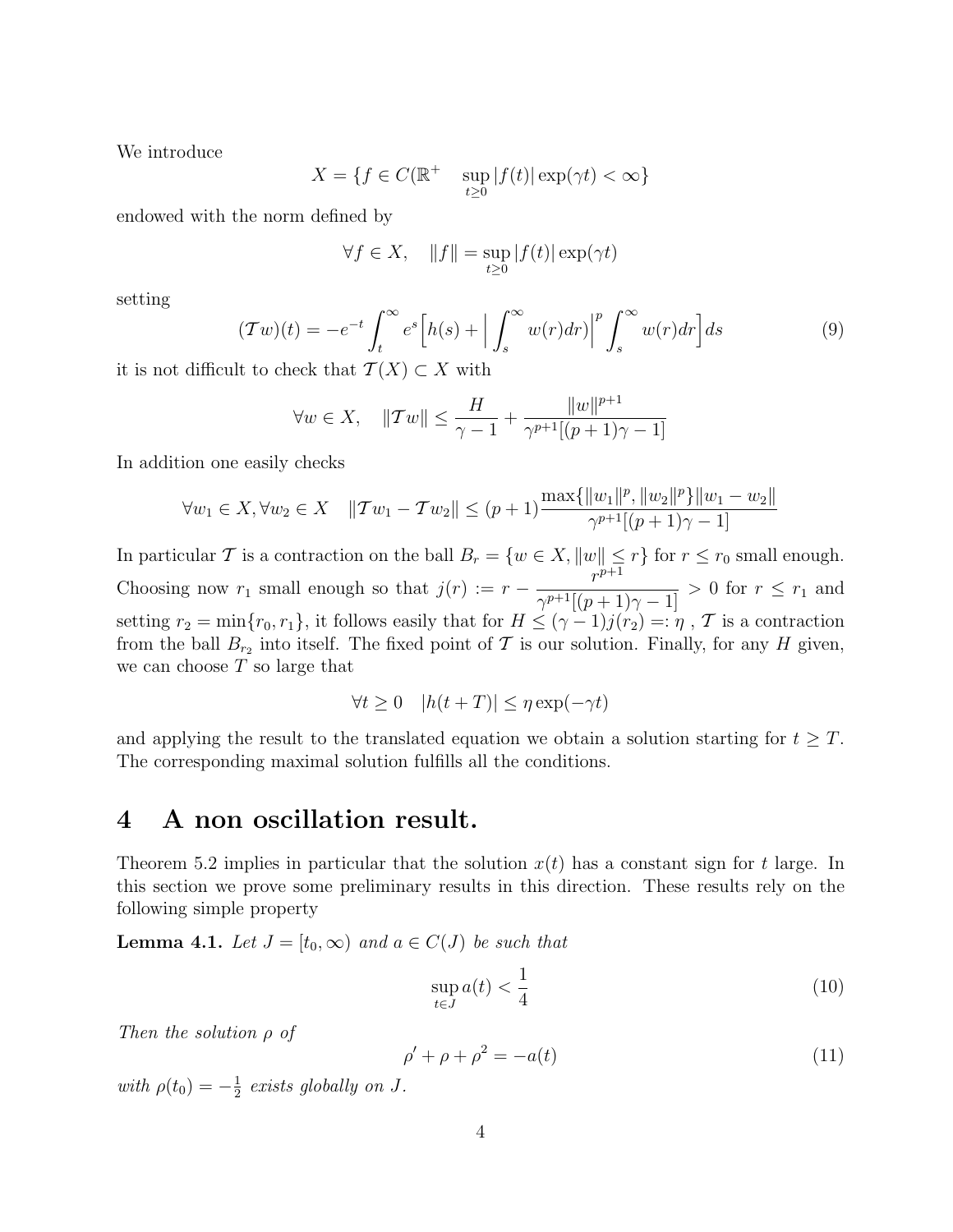*Proof.* Let  $\rho \in C^1[t_0, T^*)$  be the maximal solution of (11) starting from  $-\frac{1}{2}$  $\frac{1}{2}$ . We set

$$
\forall t \in [0, T^* - t_0), \quad q(t) := \rho(t + t_0) + \frac{1}{2}
$$

Then  $q(0) = 0$  and

$$
q' + q^2 = \frac{1}{4} - a(t) \ge \eta > 0
$$

we establish that

$$
\forall t \in [0, T^* - t_0), \quad q(t) \ge 0
$$

Indeed since  $q'(0) = \eta > 0$ , q is positive near 0. Assuming first that q does not remain nonnegative throughout  $[0, T^* - t_0)$ , let

$$
\tau = \inf\{t \in [0, T^* - t_0), \quad q(t) < 0\}
$$

Then clearly  $\tau \in (0, T^* - t_0)$  and we have  $q(\tau) = 0, q'(\tau) \geq \eta > 0$ . But then  $q < 0$  on  $(\tau - \varepsilon, \tau)$  for some  $\varepsilon > 0$ , contradicting the definition of  $\tau$ . Therefore

$$
\forall t \in [0, T^* - t_0), \quad q(t) \ge 0
$$

On the other hand by the equation

$$
\forall t \in [0, T^* - t_0), \quad q(t) \leq \frac{t}{4} - \int_0^t a(s)ds
$$

Finally

$$
\forall t \in [t_0, T^*), \quad -\frac{1}{2} \le \rho(t) \le -\frac{1}{2} + \frac{t}{4} - \int_0^t a(s)ds
$$

Hence  $T^* = \infty$ 

**Lemma 4.2.** Let  $a \in C(\mathbb{R}^+)$  be such that

$$
\limsup_{t \to \infty} a(t) < \frac{1}{4} \tag{12}
$$

 $\Box$ 

Then any solution  $v \in C^2(\mathbb{R}^+)$  of

$$
v'' + v' + a(t)v = 0 \tag{13}
$$

is such that either  $v \equiv 0$  or v has a constant sign for t large.

*Proof.* First we select  $t_0$  and  $\eta > 0$  such that

$$
\forall t \in J = [t_0, \infty), \quad a(t) \le \frac{1}{4} - \eta
$$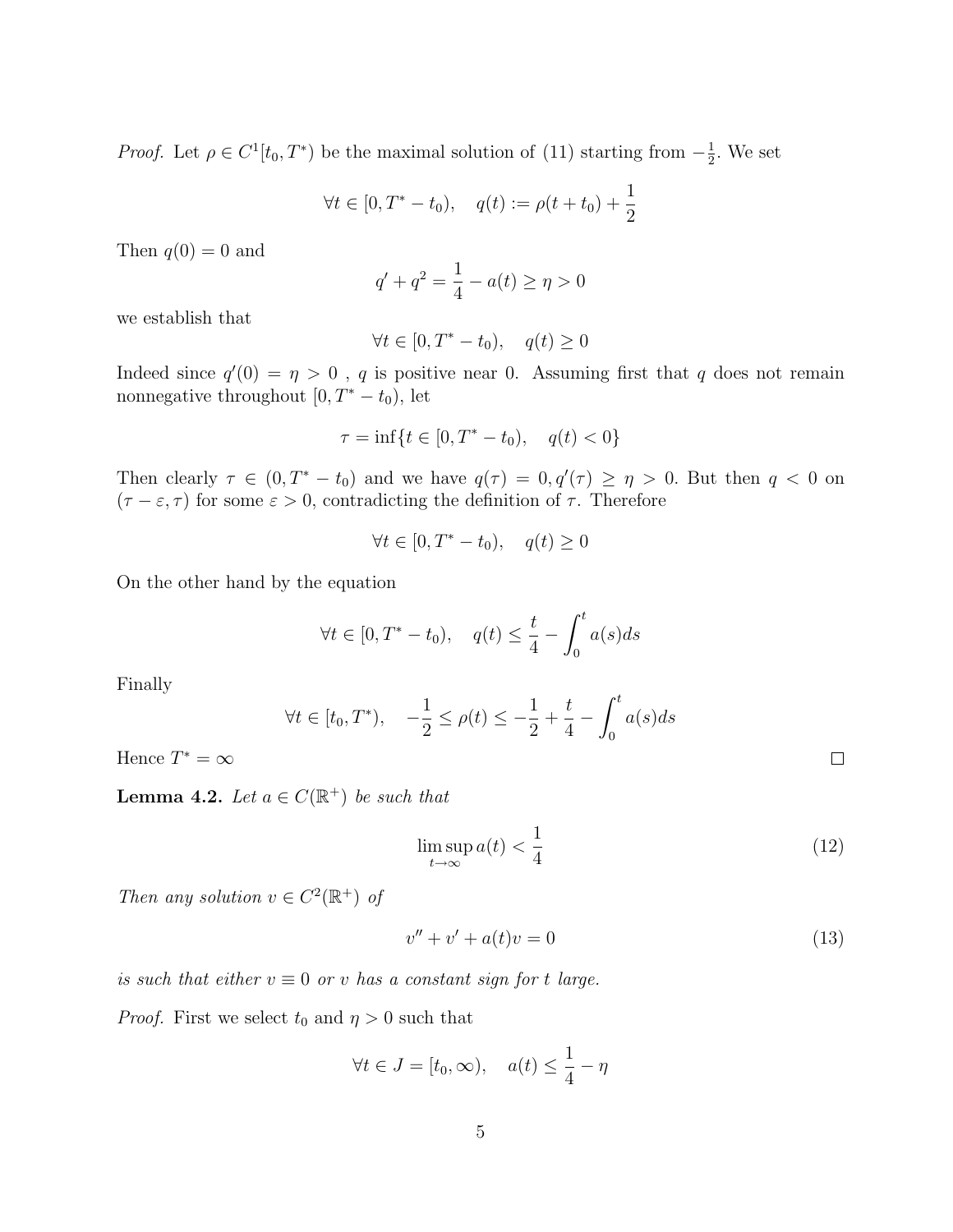We set  $v(t) = e^{\mu(t)}w(t)$ , so that (13) becomes

$$
w'' + (2\mu' + 1)w' + (\mu'' + \mu' + \mu'^2 + a(t))w = 0
$$

We select  $\mu(t) = \int_{t_0}^t \rho(s)ds$  defined for  $t \in J$  and given by lemma 4.1, therefore we find

$$
\forall t \in J = [t_0, \infty), \quad w'' + (2\mu' + 1)w' = 0 \tag{14}
$$

Then either  $w' \equiv 0$  or w' has a constant sign and never vanishes. In the second case w has at most one zero on J and so is v. In the first case w is constant: if the constant is not 0, it follows that v has a constant sign, otherwise  $v \equiv 0$ . This concludes the proof  $\Box$ 

#### 5 Proofs of the main results.

The existence part of theorem 2.1 was established in Section 3. The uniqueness part of theorem 2.1 and the result of theorem 2.2 will both follow from Lemma 4.2 and the following simple preliminary result

**Lemma 5.1.** Let  $\varphi \in C^1(J)$  be such that

$$
\forall t \in J, \quad \varphi'(t) + \varphi(t) > 0
$$

Then  $\varphi \in C^1(J)$  has at most 1 zero in J.

*Proof.* The function  $w(t) = e^t \varphi(t)$  is increasing and therefore has at most 1 zero in J.  $\Box$ 

**Proposition 5.2.** Under the hypotheses of theorem 2.1, any solution x of (1) other than y is such that for some  $\delta > 0$  and  $T > 0$ 

$$
\forall t \ge T, \quad \inf\{|x'(t)|, |x(t)|\} \ge \delta e^{-ct} \tag{15}
$$

*Proof.* Let z be the fast solution of (2) and  $u = z + v$  any other solution. Then v satisfies  $(13)$  with

$$
a(t) := \frac{|v + z|^p (v + z) - |z|^p z}{v(t)}
$$

whenever  $v(t) \neq 0$  since

$$
|a(t)|\leq (p+1)(|z|^p+|u|^p)
$$

it is clear that a tends to 0 at infinity. Applying Lemma 4.2, we find that v has a constant sign for t large and in addition  $av = |v + z|^p(v + z) - |z|^p z$  does not vanish for the same values of t. Now by using Lemma 5.1 with  $\varphi = v'$  or  $\varphi = -v'$ , we can see that v' has a constant sign for  $t$  large. Since  $v$  and  $v'$  tend to 0 at infinity we obtain

$$
v(t) = -\int_t^\infty v'(s)ds.
$$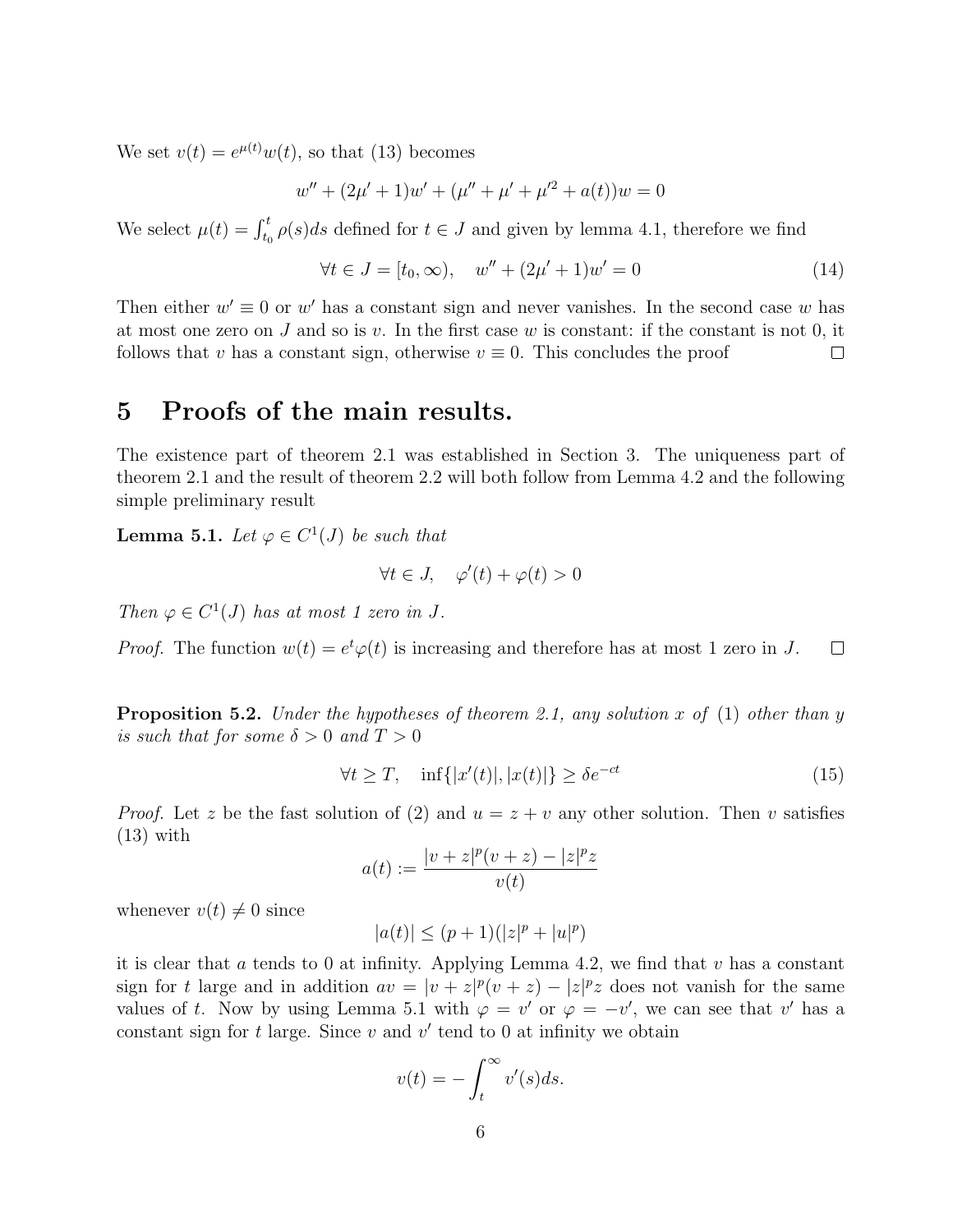Assuming for instance  $v' < 0$  on  $J_1 = [t_1, \infty)$  we have  $v > 0$  on J and since  $a > 0$  we find

$$
\forall t \in J_1, \quad (e^t v'(t))' = -e^t a(t)v(t) < 0
$$

then

$$
\forall t \in J_1, \quad e^t v'(t) < e^{t_1} v'(t_1) =: -2\sigma < 0
$$
\n
$$
\forall t \in J_1, \quad v'(t) < -\sigma e^{-t}
$$

and then

$$
\forall t \in J_1, \quad u'(t) = v'(t) + z'(t) < -2\sigma e^{-t} + Ce^{-\gamma t}
$$

Since  $\gamma > 1$  we have for  $t_2$  large enough

$$
\forall t \ge t_2, \quad u'(t) < -\sigma e^{-t}
$$

and finally

$$
\forall t \ge t_2, \quad u(t) = -\int_t^\infty u'(s)ds > \sigma e^{-t}
$$

This concludes the proof of Proposition 5.2 and this implies the uniqueness part of theorem 2.1  $\Box$ 

Proof of Theorem 2.2. Taking account of the conclusion of Proposition 5.2, the proof is a simple adaptation from [5], Lemma 5, p. 318-320 in a slightly different case. For completeness we recall here the main steps. We start with the equation (13) satisfied by  $v = u - z$  and since v is non-oscillatory we introduce  $w =$  $v'$  $\overline{v}$ which is a negative solution of

$$
w' + w^2 + w + a(t) = 0
$$
\n(16)

Just as in [5], Proposition 2, p. 300-302 we can show easily that either

$$
-\infty \le \limsup_{t \to \infty} w(t) \le -1
$$

or

$$
\lim_{t \to \infty} w(t) = 0.
$$

The first case implies immediately

$$
|v(t)| \le C(\nu) \exp(-\nu t)
$$

for any  $\nu \in (0,1)$ , then by a bootstrap argument using the value of  $a(t)$  it is easy to conclude that

$$
|v(t)|+|v'(t)|\leq C\exp(-t)
$$

and the proof is finished in this case.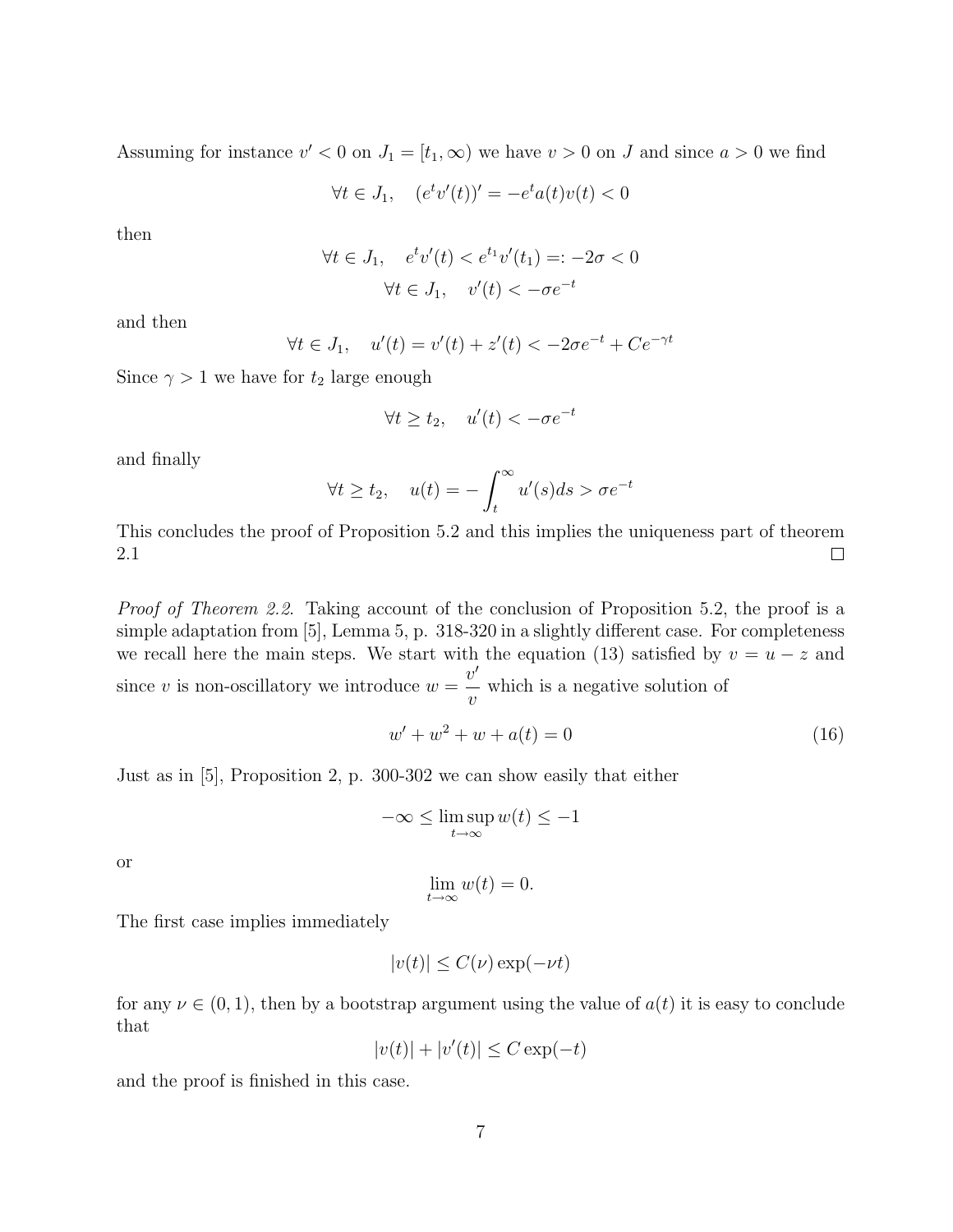In the second case wez note that as  $t$  goes to infinity

$$
a(t) \sim |v(t)|^p \sim |u(t)|^p
$$

By integrating (13) we deduce easily, since  $|v'|$  is negligeable with respect to  $|v|$ 

$$
|v(t)| \sim \int_{t}^{\infty} |v(s)|^{p+1} ds \tag{17}
$$

At this point we note that the upper estimate

$$
|v(t)| + t|v'(t)| \le Kt^{-\frac{1}{p}}
$$

follows by a simple differential inequality as in [2]. Therefore the RHS in (17) is finite and this inequality yields, by letting

$$
y(t) := \int_t^\infty |v(s)|^{p+1} ds
$$

first the inequality

$$
y' \ge -c_1 y^{p+1}
$$

and then

$$
|v(t)| \sim y(t) \ge c_2 t^{-\frac{1}{p}}
$$

By comparing the already known estimates we obtain

$$
-w(t) = |\frac{v'(t)}{v(t)}| \le K_1 t^{-1}; \quad 0 \le a(t) \sim t^{-1}
$$

By plugging this information in the equation (16) we find since  $w^2(t) = O(t^2)$ 

$$
-(w'+w) \sim t^{-1}
$$

hence

$$
(e^t w(t))' \le -\delta e^t t^{-1}
$$

for some  $\delta > 0$ . By integrating on  $[A, t]$  for some  $A > 0$  we deduce

$$
-e^t w(t) + e^A w(A) \ge \delta \int_A^t \frac{e^s}{s} ds \ge \frac{\delta}{t} \int_A^t e^s ds = \frac{\delta}{t} (e^t - e^A)
$$

Hence in particular

$$
\forall t \ge A, \quad -w(t) \ge \frac{\delta}{t} - e^{-t} e^A \left(\frac{\delta}{t} + w(A)\right)
$$

therefore for  $t$  large enough we have

$$
|v'(t)| \ge \frac{\delta}{2t}|v(t)|
$$

and the last inequality follows.